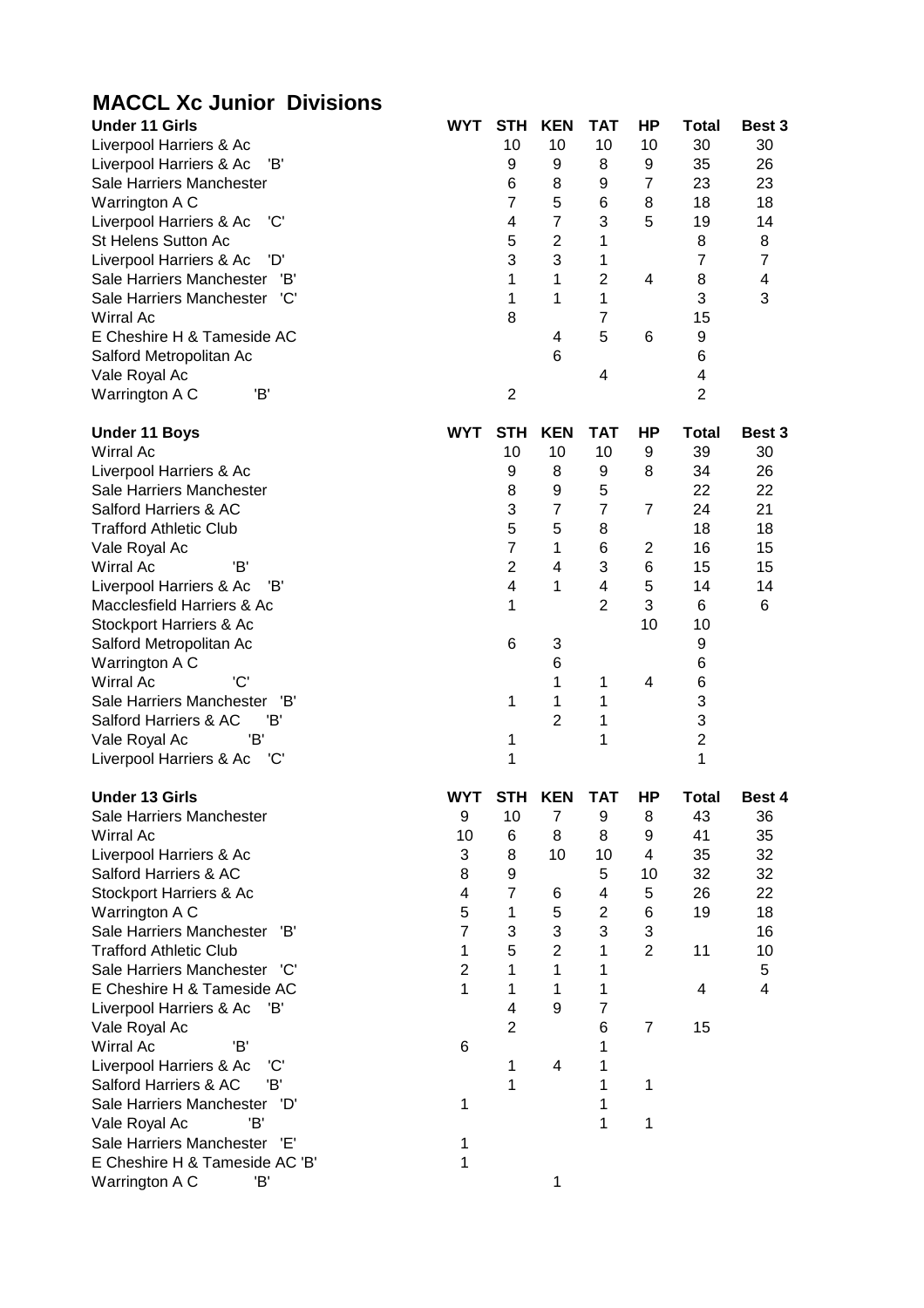| <b>Under 13 Boys</b>                 | <b>WYT</b> | <b>STH</b>     | <b>KEN</b> | ТАТ            | ΗP | Total | <b>Best 4</b> |
|--------------------------------------|------------|----------------|------------|----------------|----|-------|---------------|
| Sale Harriers Manchester             | 10         | 9              | 10         | 9              | 8  | 46    | 38            |
| Trafford Athletic Club               | 9          | 10             | 9          | 8              | 10 | 46    | 38            |
| <b>Trafford Athletic Club</b><br>'B' | 8          | 7              | 5          | 4              | 7  | 31    | 27            |
| Sale Harriers Manchester<br>'B'      | 7          | 6              | 6          | 5              | 3  | 27    | 24            |
| Stockport Harriers & Ac              | 6          | 5              | 7          | $\overline{2}$ | 5  | 25    | 23            |
| Salford Harriers & AC                | 4          | 4              | 3          | 1              | 4  | 16    | 15            |
| E Cheshire H & Tameside AC           | 1          | $\overline{2}$ | 4          | 3              | 6  | 16    | 15            |
| <b>St Helens Sutton Ac</b>           | 5          | 3              |            | 1              | 2  | 12    | 11            |
| Sale Harriers Manchester 'C'         | 3          |                |            |                |    | 7     | 6             |
| Salford Metropolitan Ac              | 2          |                |            |                |    | 5     | 5             |
| <b>Trafford Athletic Club</b><br>"C  |            |                |            |                |    | 4     | 4             |
| Macclesfield Harriers & Ac           |            | 8              |            |                | 9  | 24    |               |
| Liverpool Harriers & Ac              |            |                | 8          | 10             |    | 18    |               |
| Wirral Ac                            |            |                |            | 6              |    | 6     |               |
| Stockport Harriers & Ac 'B'          |            |                | 2          |                |    | 4     |               |
| E Cheshire H & Tameside AC 'B'       |            |                |            |                |    | 3     |               |
| Vale Royal Ac                        |            |                |            |                |    |       |               |
| Sale Harriers Manchester 'D'         |            |                |            |                |    |       |               |
| Warrington A C                       |            |                |            |                |    |       |               |
| Manchester Harriers & AC             |            |                |            |                |    |       |               |
| Salford Metropolitan Ac<br>'B'       |            |                |            |                |    |       |               |
| Trafford Athletic Club<br>'D'        |            |                | 1          |                |    |       |               |

| <b>Under 15 Girls</b>            | <b>WYT</b> | STH | <b>KEN</b> | ТАТ            | НP | <b>Total</b> | <b>Best 4</b> |
|----------------------------------|------------|-----|------------|----------------|----|--------------|---------------|
| Stockport Harriers & Ac          | 10         | 10  | 9          | 9              | 10 | 48           | 39            |
| Salford Harriers & AC            |            | 8   |            | 10             | 8  | 40           | 33            |
| Stockport Harriers & Ac<br>- 'B' | 5          | 9   | 8          | 7              | 6  | 35           | 30            |
| Sale Harriers Manchester         | 8          |     | 6          | 3              | 3  | 27           | 24            |
| E Cheshire H & Tameside AC       |            | 4   | 3          |                | 5  | 14           | 13            |
| Stockport Harriers & Ac 'C'      |            | 5   | 5          | $\overline{2}$ |    | 13           | 13            |
| <b>Trafford Athletic Club</b>    | 3          | 3   |            |                | 4  | 12           | 11            |
| Wirral Ac                        | 9          |     |            | 8              | 9  | 26           |               |
| Warrington A C                   | 6          | 6   | 10         |                |    | 22           |               |
| Liverpool Harriers & Ac          | 2          | 2   | 4          |                |    | 8            |               |
| Wirral Ac<br>'B'                 | 4          |     |            |                |    | 8            |               |
| Vale Royal Ac                    |            |     |            |                | 7  | 8            |               |
| West Cheshire AC                 |            |     |            | 6              |    | 6            |               |
| 'B'<br>Salford Harriers & AC     |            |     |            | 5              |    | 5            |               |
| Sale Harriers Manchester<br>'B'  |            |     | 2          |                |    | 4            |               |
| Trafford Athletic Club<br>'B'    |            |     |            |                |    |              |               |
| 'D'<br>Stockport Harriers & Ac   |            |     |            |                |    |              |               |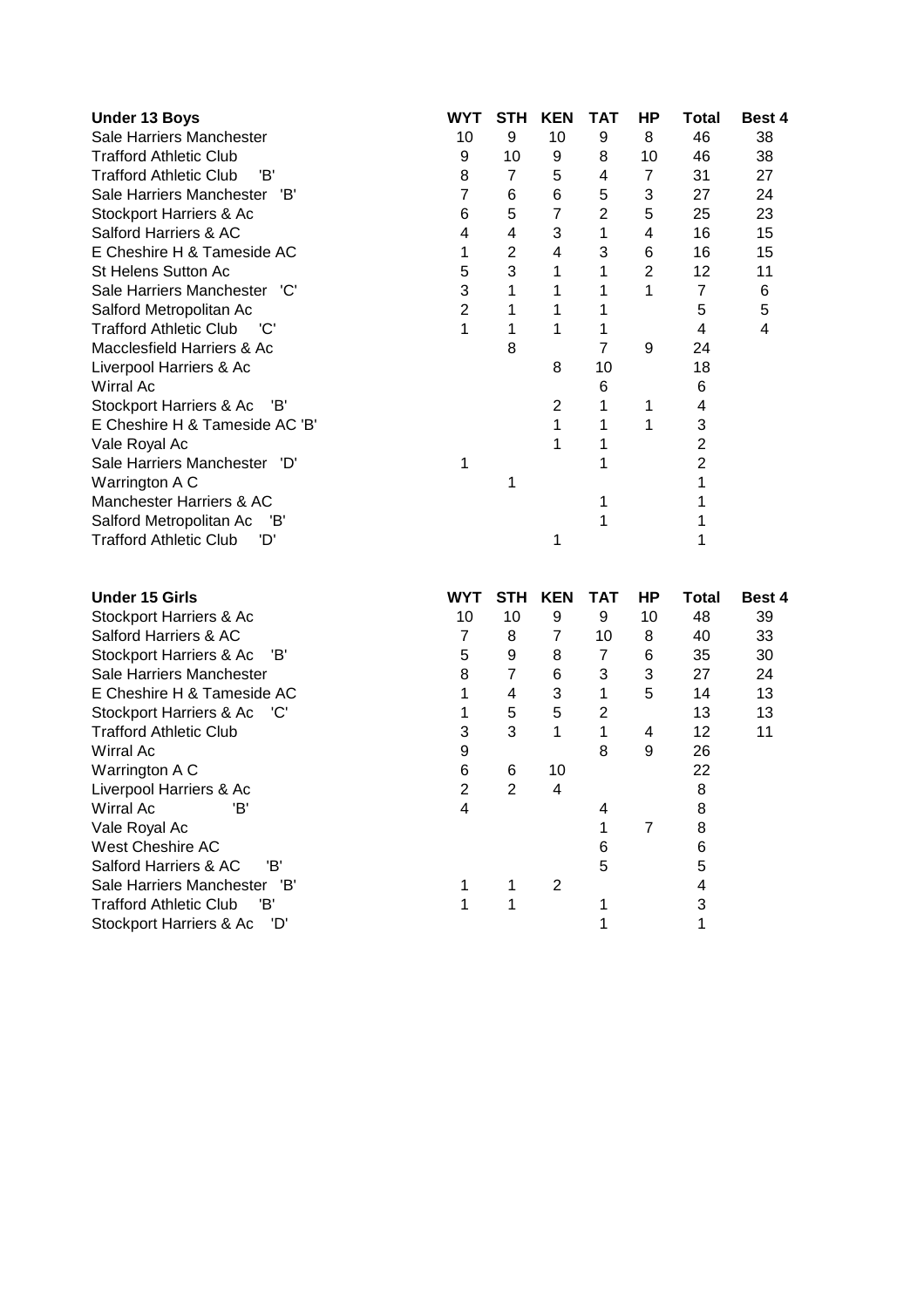| <b>Under 15 Boys</b><br><b>Wirral Ac</b><br>Salford Harriers & AC<br>Sale Harriers Manchester<br><b>Trafford Athletic Club</b><br>St Helens Sutton Ac<br>Stockport Harriers & Ac<br>Warrington A C<br>Liverpool Harriers & Ac<br>Macclesfield Harriers & Ac<br>'B'<br>Wirral Ac<br>'B'<br>Salford Harriers & AC<br>Sale Harriers Manchester<br>'B'<br>'B'<br><b>Trafford Athletic Club</b><br>Stockport Harriers & Ac<br>'B'<br>Έ<br>Liverpool Harriers & Ac | <b>WYT</b><br>10<br>6<br>$\overline{7}$<br>3<br>8<br>5<br>4<br>9<br>$\overline{2}$<br>1 | <b>STH</b><br>10<br>8<br>6<br>$\overline{7}$<br>3<br>4<br>$\mathbf 1$<br>9<br>5<br>$\overline{2}$<br>1 | <b>KEN</b><br>9<br>8<br>4<br>6<br>5<br>10<br>$\overline{7}$<br>3<br>$\overline{2}$ | TAT<br>10<br>$\overline{7}$<br>4<br>8<br>6<br>5<br>3<br>9<br>1<br>1<br>1<br>1<br>$\overline{2}$ | HP<br>10<br>9<br>$\overline{7}$<br>8<br>4<br>5<br>6<br>3 | Total<br>40<br>39<br>32<br>30<br>23<br>23<br>13<br>28<br>12<br>9<br>9<br>6<br>5<br>4<br>$\overline{2}$ | Best 4<br>40<br>33<br>28<br>27<br>23<br>19<br>13 |
|--------------------------------------------------------------------------------------------------------------------------------------------------------------------------------------------------------------------------------------------------------------------------------------------------------------------------------------------------------------------------------------------------------------------------------------------------------------|-----------------------------------------------------------------------------------------|--------------------------------------------------------------------------------------------------------|------------------------------------------------------------------------------------|-------------------------------------------------------------------------------------------------|----------------------------------------------------------|--------------------------------------------------------------------------------------------------------|--------------------------------------------------|
| <b>Under 17 Women</b><br>Salford Harriers & AC<br>Sale Harriers Manchester<br>Warrington A C<br>Liverpool Harriers & Ac<br>E Cheshire H & Tameside AC<br>Wirral Ac<br>Stockport Harriers & Ac                                                                                                                                                                                                                                                                | <b>WYT</b><br>10<br>9<br>$\overline{7}$<br>8                                            | <b>STH</b><br>10<br>8<br>9<br>$\overline{7}$<br>6                                                      | <b>KEN</b><br>9<br>8<br>10<br>$\overline{7}$                                       | <b>TAT</b><br>9<br>10                                                                           | НP<br>10                                                 | <b>Total</b><br>39<br>36<br>24<br>17<br>8<br>$\overline{7}$<br>6                                       | Best 4<br>39<br>36                               |
| Under 17 Men<br>Stockport Harriers & Ac<br>West Cheshire AC<br><b>Trafford Athletic Club</b><br>Salford Harriers & AC<br><b>Trafford Athletic Club</b><br>'B'<br><b>Wirral Ac</b><br>Sale Harriers Manchester                                                                                                                                                                                                                                                | <b>WYT</b><br>9<br>8<br>7<br>10                                                         | <b>STH</b><br>10<br>9<br>8<br>$\overline{7}$                                                           | <b>KEN</b><br>10<br>9<br>8                                                         | <b>TAT</b><br>10<br>8<br>9<br>7<br>5<br>6                                                       | HP<br>10<br>9                                            | <b>Total</b><br>40<br>35<br>42<br>14<br>12<br>10<br>6                                                  | Best 4<br>40<br>35<br>34                         |
| <b>Junior Women</b><br>Stockport Harriers & Ac<br>Manchester Metropolitan Uni                                                                                                                                                                                                                                                                                                                                                                                | <b>WYT</b><br>10<br>9                                                                   | <b>STH</b><br>10                                                                                       | <b>KEN</b><br>10                                                                   | <b>TAT</b><br>10                                                                                | HP<br>10                                                 | <b>Total</b><br>40<br>19                                                                               | Best 4<br>40                                     |
| Under 20 Women B+<br>Manchester Metropolitan Un 'B'                                                                                                                                                                                                                                                                                                                                                                                                          | <b>WYT</b><br>10                                                                        |                                                                                                        | STH KEN                                                                            | <b>TAT</b>                                                                                      | HP                                                       | <b>Total</b><br>10                                                                                     | Best 4                                           |
| <b>Junior Men</b><br>Manchester Metropolitan Uni<br>Stockport Harriers & Ac<br>Salford Harriers & AC                                                                                                                                                                                                                                                                                                                                                         | <b>WYT</b><br>10                                                                        | <b>STH</b><br>9<br>10                                                                                  | <b>KEN</b><br>10                                                                   | <b>TAT</b><br>10                                                                                | HP                                                       | <b>Total</b><br>20<br>19<br>10                                                                         | Best 4                                           |
| Junior Men B+                                                                                                                                                                                                                                                                                                                                                                                                                                                | WYT                                                                                     |                                                                                                        | STH KEN                                                                            | <b>TAT</b>                                                                                      | HP                                                       | <b>Total</b>                                                                                           | Best 4                                           |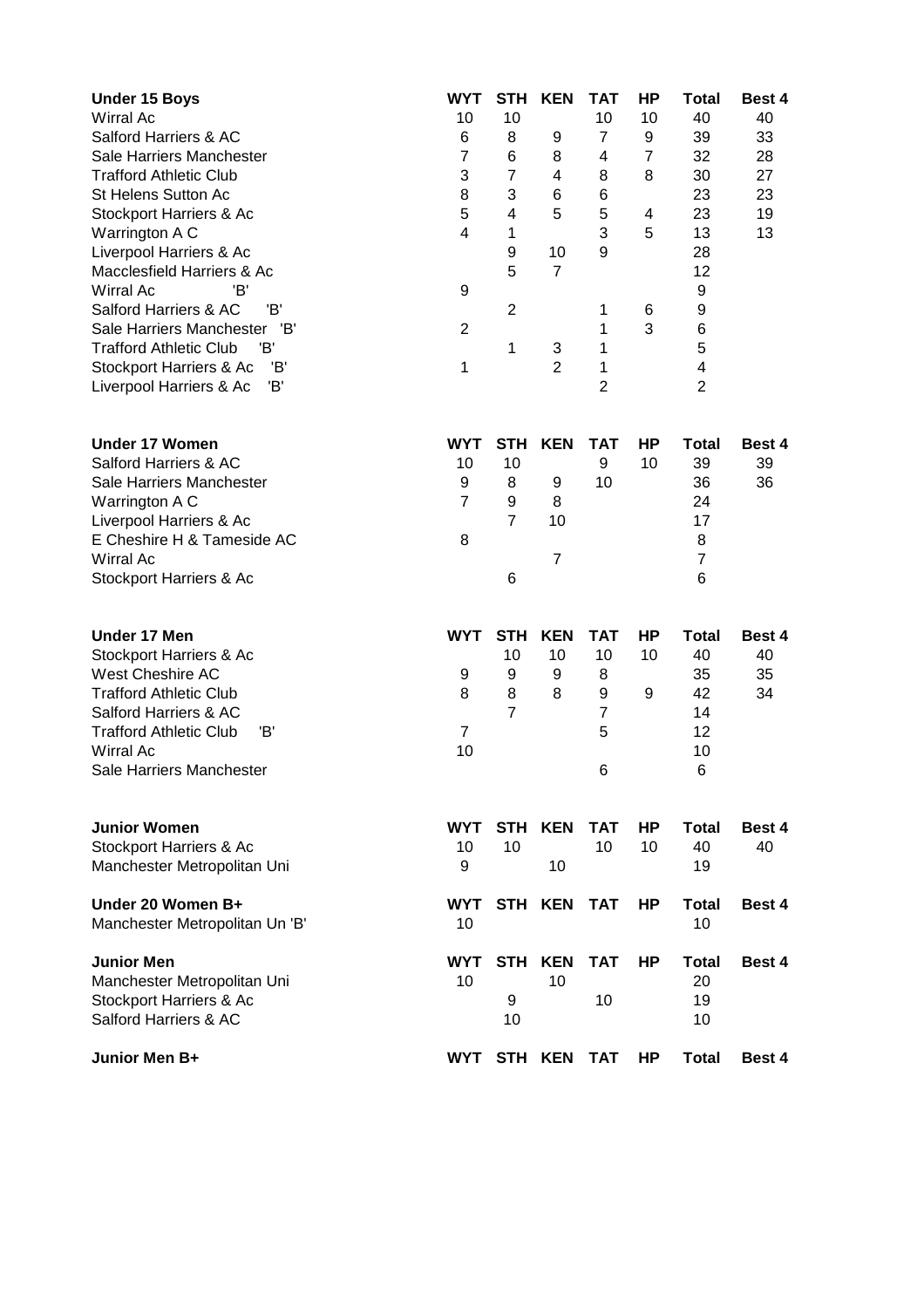## **MACCL Xc Senior Women's and Vets' Divisions**

| <b>Division 1</b>                                        | <b>WYT</b>     | <b>STH</b>              | <b>KEN</b>              | <b>TAT</b>     | HP                      | <b>Total</b>   | Best 4 |
|----------------------------------------------------------|----------------|-------------------------|-------------------------|----------------|-------------------------|----------------|--------|
| Sale Harriers Manchester                                 | 10             | 10                      | 9                       | 10             | 10                      | 49             | 40     |
| <b>Wirral Ac</b>                                         | 8              | 9                       | 10                      | 6              | 9                       | 42             | 36     |
| <b>Trafford Athletic Club</b>                            | 9              | 8                       | 7                       | $\overline{7}$ | 8                       | 39             | 32     |
| Stockport Harriers & Ac                                  | 6              | 6                       | 8                       | 4              | $\overline{7}$          | 31             | 27     |
| <b>Wilmslow Running Club</b>                             | $\overline{7}$ | 5                       | 5                       | 8              |                         | 25             | 25     |
| <b>Chorlton Runners</b>                                  | 5              | $\overline{7}$          | 6                       | 5              | 5                       | 28             | 23     |
| Macclesfield Harriers & Ac                               | 3              | 4                       | $\overline{\mathbf{4}}$ | 3              | 3                       | 17             | 14     |
| Salford Metropolitan Ac                                  | $\overline{c}$ | $\overline{2}$          | 3                       | $\overline{c}$ | 4                       | 13             | 11     |
| Salford Harriers & AC                                    | $\overline{4}$ |                         |                         | 9              | 6                       | 19             |        |
| Altrincham & District AC                                 |                | 3                       | $\overline{2}$          | 1              |                         | 6              |        |
| <b>Division 2</b>                                        | <b>WYT</b>     | <b>STH</b>              | <b>KEN</b>              | <b>TAT</b>     | HP                      | <b>Total</b>   | Best 4 |
| <b>Manchester Triathlon Club</b>                         | 10             | 10                      | 10                      | 10             | 10                      | 50             | 40     |
| <b>Bramhall Runners</b>                                  | 8              | 9                       | $\overline{7}$          | 9              | 5                       | 38             | 33     |
| <b>Buxton AC</b>                                         |                | $\,6$                   | 9                       | 8              | 9                       | 32             | 32     |
| <b>Manchester Frontrunners</b>                           | 6              | 8                       | $\overline{\mathbf{4}}$ | 7              | 8                       | 33             | 29     |
| <b>Swinton Running Club</b>                              | $\overline{7}$ | $\overline{7}$          | 6                       | 5              | $6\phantom{1}6$         | 31             | 26     |
| <b>Didsbury Runners</b>                                  | 5              | 5                       | 5                       | 4              | $\overline{\mathbf{4}}$ | 23             | 19     |
| Stockport Tri Club                                       | 4              | $\overline{4}$          | 3                       | 3              |                         | 14             | 14     |
| <b>Manchester Ymca Harriers</b>                          | 9              |                         | 8                       | 6              |                         | 23             |        |
| University of Manchester                                 |                |                         |                         |                | $\overline{7}$          | $\overline{7}$ |        |
| Knutsford Tri Club                                       |                |                         |                         | $\overline{2}$ |                         | $\overline{2}$ |        |
|                                                          |                |                         | <b>KEN</b>              | <b>TAT</b>     | HP                      | <b>Total</b>   | Best 4 |
| Ladies_div_3                                             | <b>WYT</b>     | <b>STH</b>              |                         |                |                         |                |        |
| Vale Royal Ac                                            | 10             | 10                      | 10                      | 10             | 10                      | 50             | 40     |
| Saddleworth Runners Club                                 | 8              | 6                       | 6                       | 9              | 9                       | 38             | 32     |
| West Cheshire AC                                         | 9              | $\overline{7}$          | 9                       | 7              |                         | 32             | 32     |
| Manchester Harriers & AC                                 | 4              | $\overline{\mathbf{4}}$ | $\overline{7}$          | 4              | $\overline{7}$          | 26             | 22     |
| <b>Winston Runners</b>                                   | 3              | 5                       | 3                       | $\overline{c}$ | 6                       | 19             | 17     |
| <b>Marple Runners</b>                                    | 5              | 1                       | $\overline{2}$          | 5              | 4                       | 17             | 16     |
| Start2jog                                                | 1              | $\mathbf{1}$            | 1                       | 6              | 8                       | 17             | 16     |
| <b>Belle Vue Racers</b>                                  | $\overline{2}$ | $\overline{2}$          | 1                       | 3              | 3                       | 11             | 10     |
| <b>Middleton Harriers Ac</b>                             | 1              | $\mathbf{1}$            | 1                       | 1              |                         | 4              | 4      |
| Warrington A C                                           |                | 8                       | 8                       |                |                         | 16             |        |
| <b>Goyt Valley Striders</b>                              |                |                         | $\overline{4}$          | 8              |                         | 12             |        |
| Manchester Metropolitan Uni                              | 6              |                         | 5                       |                |                         | 11             |        |
| St Helens Sutton Ac                                      |                | 9                       |                         |                |                         | 9              |        |
| Oldham & Royton H & Ac                                   | 7              | 1                       |                         | 1              |                         | 9              |        |
| <b>Running Bear</b>                                      |                | 3                       |                         |                | 5                       | 8              |        |
| St Helens Tri                                            |                | 1                       |                         |                |                         | 1              |        |
| Dragons Running Club (sale)<br><b>Styal Running Club</b> |                |                         |                         | 1<br>1         |                         | 1<br>1         |        |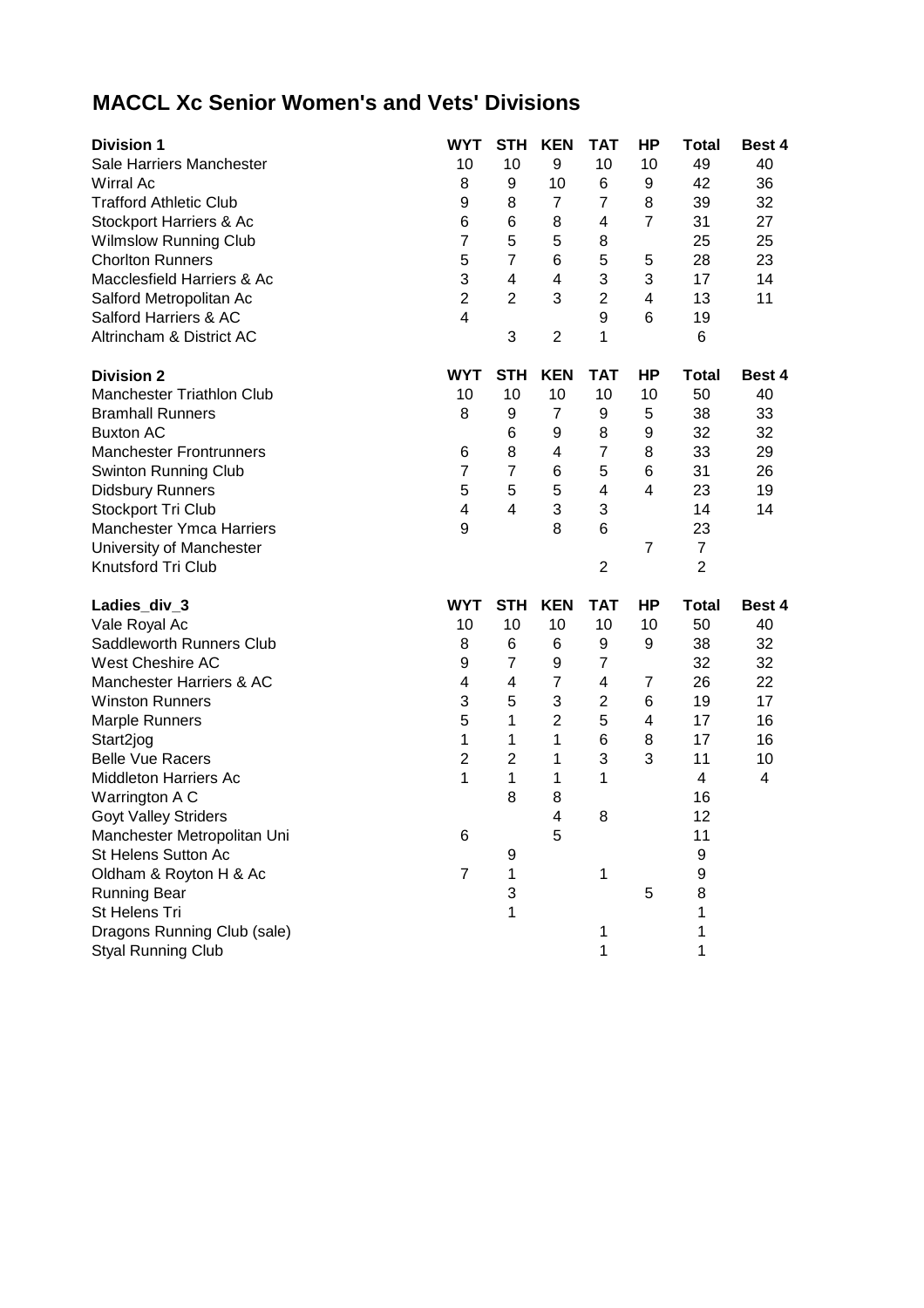| <b>B</b> Teams                                                   | <b>WYT</b>     | <b>STH</b>     | <b>KEN</b>     | <b>TAT</b>              | HP             | <b>Total</b>            | Best 4         |
|------------------------------------------------------------------|----------------|----------------|----------------|-------------------------|----------------|-------------------------|----------------|
| Sale Harriers Manchester<br>'B'                                  | 10             | 10             | 10             | 10                      | 10             | 50                      | 40             |
| Stockport Harriers & Ac<br>'B'                                   | 8              | 9              | 8              | 9                       | 9              | 43                      | 35             |
| <b>Trafford Athletic Club</b><br>'B'                             | 9              | $\overline{7}$ | $\overline{7}$ | 8                       | 8              | 39                      | 32             |
| 'B'<br><b>Chorlton Runners</b>                                   | $\overline{7}$ | 8              | 9              | $\overline{7}$          | $\overline{7}$ | 38                      | 31             |
| Manchester Triathlon Club 'B'                                    | 5              | 5              | 4              | 5                       | 6              | 25                      | 21             |
| <b>Bramhall Runners</b><br>'B'                                   | $\overline{4}$ | 3              | 1              | 4                       | 5              | 17                      | 16             |
| 'B'<br>Manchester Harriers & AC                                  | 1              | 1              | 1              | 1                       | 3              | $\overline{7}$          | 6              |
| 'B'<br><b>Marple Runners</b>                                     | 1              | 1              | 1              | 1                       | $\overline{2}$ | 6                       | 5              |
| Έ<br><b>Belle Vue Racers</b>                                     | 1              | 1              | 1              | 1                       |                | 4                       | 4              |
| <b>Didsbury Runners</b><br>'B'                                   | 1              | 1              | 1              | 1                       |                | 4                       | 4              |
| 'B'<br><b>Middleton Harriers Ac</b>                              | 1              | 1              | 1              | 1                       |                | 4                       | 4              |
| 'B'<br><b>Winston Runners</b>                                    | 1              | 1              | 1              | 1                       |                | 4                       | 4              |
| Macclesfield Harriers & Ac 'B'                                   |                | 4              | 6              | 6                       |                | 16                      |                |
| <b>Wilmslow Running Club</b><br>Έ                                | 6              | 6              |                | $\overline{\mathbf{c}}$ |                | 14                      |                |
| Wirral Ac<br>'B'                                                 |                | $\overline{2}$ | 5              | 3                       |                | 10                      |                |
| 'B'<br>Swinton Running Club                                      | 3              |                | 3              | 1                       |                | $\overline{7}$          |                |
| 'B'<br>Start2jog                                                 |                | 1              |                | 1                       | 4              | 6                       |                |
| Salford Metropolitan Ac<br>'B'                                   | 1              |                | 2              | 1                       |                | 4                       |                |
| <b>Manchester Frontrunners</b><br>'B'                            | $\overline{2}$ |                |                |                         |                | $\overline{2}$          |                |
| Stockport Tri Club<br>'B'                                        |                | 1              |                |                         |                | 1                       |                |
|                                                                  |                |                |                |                         |                |                         |                |
| C+ Teams                                                         | <b>WYT</b>     | <b>STH</b>     | <b>KEN</b>     | <b>TAT</b>              | HP             | <b>Total</b>            | Best 4         |
| Sale Harriers Manchester<br>'C'                                  | 10             | 10             | 9              | 10                      | 10             | 49                      | 40             |
| Stockport Harriers & Ac<br>'C'                                   | 8              | 9              | 8              | 8                       | 9              | 42                      | 34             |
| 'C'<br><b>Chorlton Runners</b>                                   | 5              | 6              | 10             | $\overline{7}$          | 8              | 36                      | 31             |
| Stockport Harriers & Ac<br>'D'                                   | 4              | 8              | 6              | 5                       | $\overline{7}$ | 30                      | 26             |
| 'C'<br><b>Bramhall Runners</b>                                   | 3              | $\overline{c}$ | 1              | 1                       | 6              | 13                      | 12             |
| Manchester Triathlon Club 'C'                                    | 6              | 3              | 1              | 1                       |                | 11                      | 11             |
| 'D'<br><b>Chorlton Runners</b>                                   | 1              | 1              | 5              | 3                       |                | 10                      | 10             |
| Έ'<br>Stockport Harriers & Ac                                    | 1              | 4              | 3              | 1                       |                | 9                       | 9              |
| <b>Bramhall Runners</b><br>'D'                                   | 1              | 1              | 1              | 1                       | 5              | $\boldsymbol{9}$        | 8              |
| Έ'<br><b>Bramhall Runners</b>                                    | 1              | 1              |                | 1                       | $\overline{4}$ | $\overline{7}$          | $\overline{7}$ |
| Sale Harriers Manchester<br>'D'                                  | 9              | $\overline{7}$ |                | 9                       |                | 25                      |                |
| 'C'<br><b>Trafford Athletic Club</b>                             | $\overline{7}$ |                | 7              | 6                       |                | 20                      |                |
| Macclesfield Harriers & AC 'C'                                   |                | 5              | 1              | $\overline{c}$          |                | 8                       |                |
| <b>Chorlton Runners</b>                                          |                |                | 4              |                         |                | 5                       |                |
| Sale Harriers Manchester<br>Έ'                                   |                |                |                | 4                       |                | 4                       |                |
| Manchester Triathlon Club 'D'                                    | $\overline{2}$ |                |                |                         |                | 3                       |                |
| Marple Runners<br>'C'                                            | 1              |                | 1              | 1                       |                | 3                       |                |
| Manchester Harriers & AC<br>'C'                                  |                | 1              | 1              |                         |                | $\overline{2}$          |                |
| <b>Chorlton Runners</b><br>'F'                                   |                |                | 2              |                         |                | $\overline{2}$          |                |
| Stockport Harriers & Ac<br>'F'                                   |                | 1              |                | 1                       |                | $\overline{c}$          |                |
| 'C'                                                              |                | 1              |                |                         |                | $\overline{\mathbf{c}}$ |                |
| Start2jog<br>'F'<br><b>Bramhall Runners</b>                      |                |                |                |                         |                | $\overline{2}$          |                |
| Manchester Triathlon Club 'E'                                    |                |                |                |                         |                | 1                       |                |
|                                                                  | 1              |                |                |                         |                |                         |                |
| <b>Swinton Running Club</b><br>'C'                               | 1              |                |                |                         |                | 1                       |                |
| Macclesfield Harriers & AC 'D'<br><b>Belle Vue Racers</b><br>'C' |                |                |                |                         |                |                         |                |
|                                                                  |                |                |                |                         |                |                         |                |
| 'D'<br>Marple Runners                                            |                |                |                |                         |                | 1                       |                |
| Salford Metropolitan Ac<br>'C'                                   |                |                |                | 1                       |                | 1                       |                |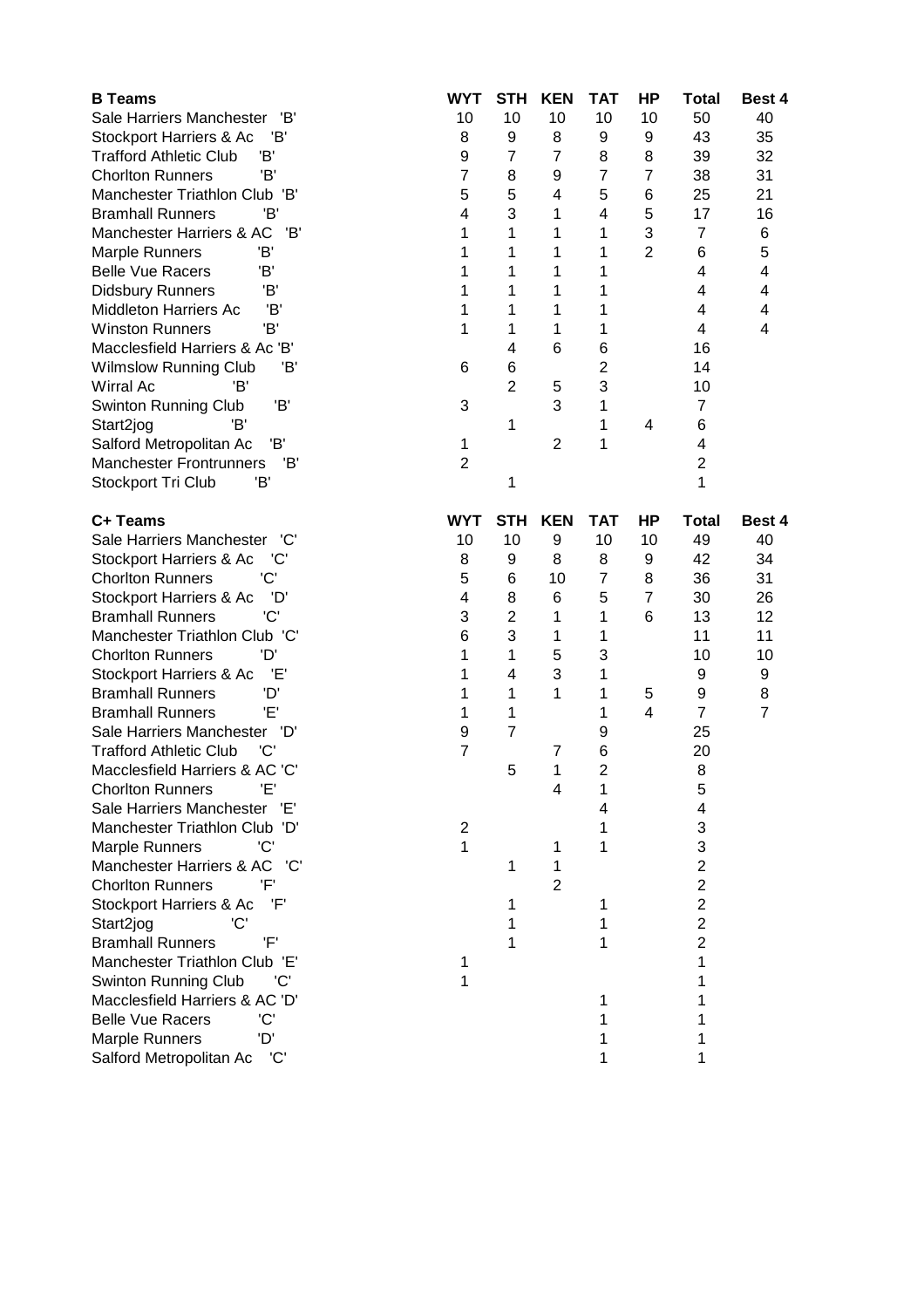| <b>Vet Teams Division 1</b>     | <b>WYT</b>              | <b>STH</b>              | <b>KEN</b>              | <b>TAT</b>              | <b>HP</b>      | <b>Total</b> | Best 4        |
|---------------------------------|-------------------------|-------------------------|-------------------------|-------------------------|----------------|--------------|---------------|
| <b>Wilmslow Running Club</b>    | 9                       | 10                      | 10                      | 10                      | $\overline{2}$ | 41           | 39            |
| Sale Harriers Manchester        | 10                      | $\boldsymbol{9}$        | $\overline{7}$          | 9                       | 10             | 45           | 38            |
| <b>Chorlton Runners</b>         | $\overline{7}$          | $\overline{7}$          | 9                       | 4                       | $\overline{7}$ | 34           | 30            |
| Manchester Triathlon Club       | 8                       | 5                       | 5                       | 3                       | 9              | 30           | 27            |
| Macclesfield Harriers & Ac      | $\mathbf{1}$            | 8                       | 8                       | 6                       | 5              | 28           | 27            |
| Stockport Harriers & Ac         | $\,6$                   | $\,6$                   | 6                       | 5                       | 8              | 31           | 26            |
| <b>Trafford Athletic Club</b>   | 5                       | $\overline{\mathbf{4}}$ | $\overline{\mathbf{4}}$ | 8                       | 3              | 24           | 21            |
| <b>Swinton Running Club</b>     | $\overline{4}$          | 3                       | 3                       | $\mathbf{1}$            | 4              | 15           | 14            |
| Salford Metropolitan Ac         | $\overline{2}$          | $\overline{c}$          | $\overline{2}$          | $\overline{2}$          | 6              | 14           | 12            |
| Wirral Ac                       | 3                       | $\mathbf{1}$            | 1                       | $\overline{7}$          |                | 12           | 12            |
| <b>Vet Teams Division 2</b>     | <b>WYT</b>              | <b>STH</b>              | <b>KEN</b>              | <b>TAT</b>              | <b>HP</b>      | <b>Total</b> | Best 4        |
| Vale Royal AC                   |                         | 10                      | 10                      | 10                      | 10             | 40           | 40            |
| <b>Bramhall Runners</b>         | 10                      | 8                       | 8                       | 9                       | 5              | 40           | 35            |
| <b>Manchester Frontrunners</b>  | 9                       | $\overline{7}$          | 6                       | 8                       | 8              | 38           | 32            |
| Altrincham & District AC        | 4                       | $\boldsymbol{9}$        | 9                       | $\overline{7}$          | $\overline{7}$ | 36           | 32            |
| <b>Buxton AC</b>                | 5                       | 5                       | $\overline{7}$          | 6                       | 9              | 32           | 27            |
| <b>Winston Runners</b>          | $\overline{7}$          | $6\phantom{1}$          | 5                       | 5                       | 6              | 29           | 24            |
| Stockport Tri Club              | 8                       | 3                       | 4                       | $\overline{\mathbf{4}}$ | 4              | 23           | 20            |
| <b>Belle Vue Racers</b>         | 6                       | $\overline{4}$          | 3                       | 3                       | 3              | 19           | 16            |
| <b>Vet Teams Division 3</b>     | <b>WYT</b>              | <b>STH</b>              | <b>KEN</b>              | <b>TAT</b>              | ΗP             | <b>Total</b> | <b>Best 4</b> |
| West Cheshire AC                | 9                       | $\boldsymbol{9}$        | 10                      | $\overline{7}$          |                | 35           | 35            |
| Manchester Harriers & AC        | 6                       | 8                       | 8                       | 8                       | 10             | 40           | 34            |
| <b>Marple Runners</b>           | $\overline{7}$          | 6                       | $\overline{7}$          | 5                       | 9              | 34           | 29            |
| <b>Didsbury Runners</b>         | $\overline{\mathbf{4}}$ | 5                       | 6                       | 1                       | 6              | 22           | 21            |
| Start2jog                       | $\overline{2}$          | $\mathbf{1}$            |                         | 1                       | 8              | 12           | 12            |
| <b>Middleton Harriers Ac</b>    | 3                       | $\mathbf{1}$            | 5                       | $\mathbf{1}$            |                | 10           | 10            |
| Saddleworth Runners Club        | 5                       | $\overline{7}$          |                         | 9                       |                | 21           |               |
| <b>Goyt Valley Striders</b>     |                         |                         | 9                       | 10                      |                | 19           |               |
| <b>Manchester Ymca Harriers</b> | 8                       |                         |                         | 6                       |                | 14           |               |
| <b>Running Bear</b>             |                         | $\overline{\mathbf{4}}$ |                         |                         | $\overline{7}$ | 11           |               |
| Salford Harriers & AC           | 10                      |                         |                         |                         |                | 10           |               |
| St Helens Sutton Ac             |                         | 10                      |                         |                         |                | 10           |               |
| Dragons Running Club (sale)     |                         | 1                       |                         | 4                       |                | 5            |               |
| Oldham & Royton H & Ac          |                         | $\overline{c}$          |                         | $\overline{2}$          |                | 4            |               |
| Warrington A C                  |                         | 3                       |                         |                         |                | 3            |               |
| <b>Styal Running Club</b>       |                         |                         |                         | 3                       |                | 3            |               |
| St Helens Tri                   |                         | 1                       |                         |                         |                | 1            |               |
| Knutsford Tri Club              |                         |                         |                         | 1                       |                | 1            |               |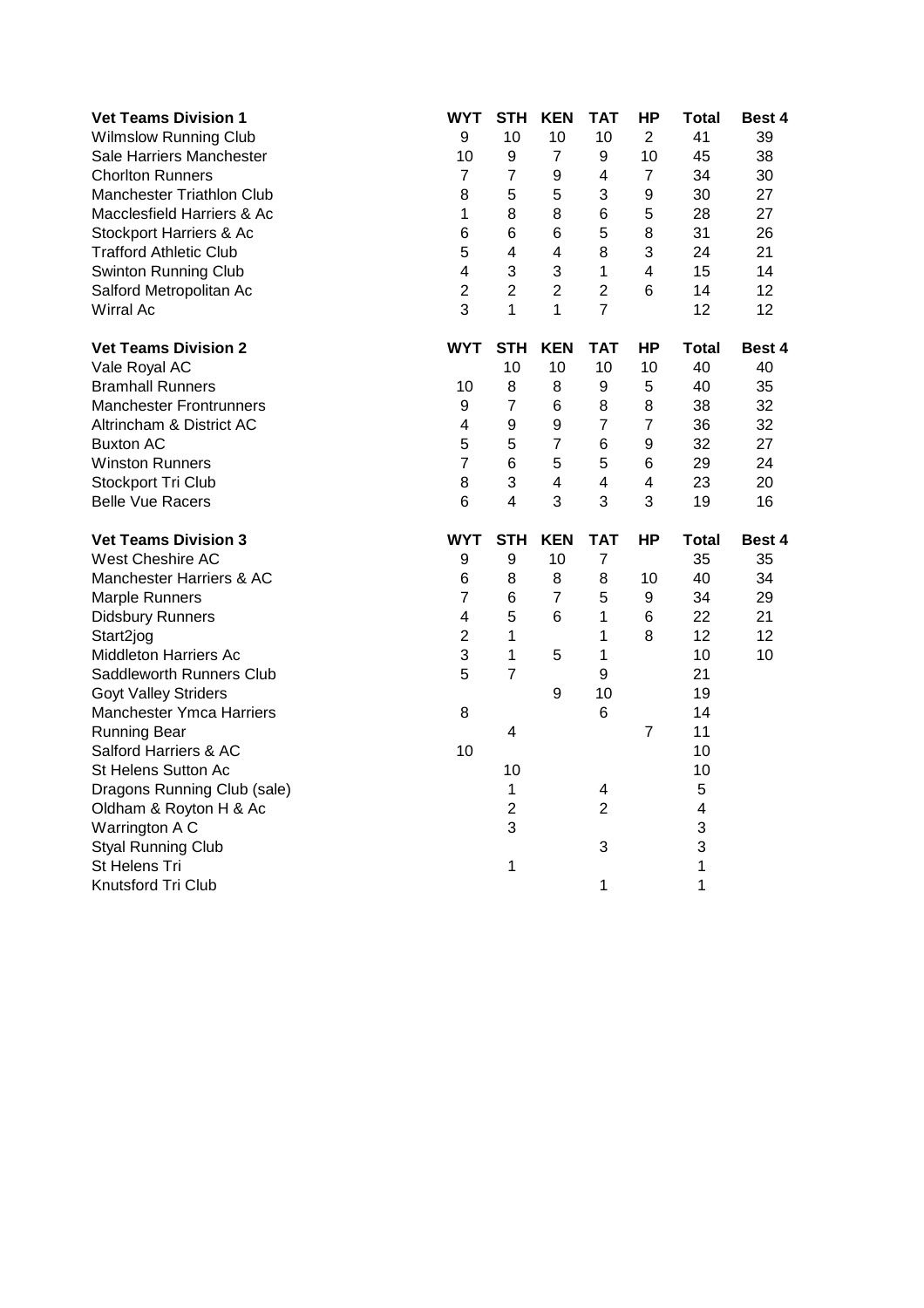| <b>B</b> Teams                        | WYT | STH | <b>KEN</b> | ТАТ | ΗP | Total | <b>Best 4</b> |
|---------------------------------------|-----|-----|------------|-----|----|-------|---------------|
| Sale Harriers Manchester<br>'B'       | 10  | 8   | 9          | 10  | 9  | 46    | 38            |
| Stockport Harriers & Ac<br>'B'        | 6   | 9   | 8          | 7   | 10 | 40    | 34            |
| <b>Chorlton Runners</b><br>'B'        | 9   | 7   | 10         | 6   | 5  | 37    | 32            |
| Macclesfield Harriers & Ac 'B'        |     | 5   | 6          | 5   | 7  | 23    | 23            |
| <b>Bramhall Runners</b><br>'B'        | 5   | 4   | 5          | 4   | 8  | 26    | 22            |
| Manchester Triathlon Club 'B'         | 8   | 6   | 3          | 3   |    | 20    | 20            |
| Swinton Running Club<br>'B'           | 3   | 1   | 4          |     | 4  | 13    | 12            |
| Manchester Harriers & AC<br>'B'       | 2   |     |            |     | 6  | 11    | 10            |
| Marple Runners<br>'B'                 |     |     |            | 2   | 3  | 8     | 7             |
| <b>Belle Vue Racers</b><br>'B'        |     |     |            |     |    | 4     | 4             |
| 'B'<br>Middleton Harriers Ac          |     |     |            |     |    | 4     | 4             |
| Stockport Tri Club<br>'B'             |     |     |            |     |    | 4     | 4             |
| <b>Winston Runners</b><br>'B'         |     |     |            |     |    | 4     | 4             |
| 'B'<br><b>Wilmslow Running Club</b>   | 7   | 10  |            |     |    | 26    |               |
| <b>Trafford Athletic Club</b><br>'R'  |     |     | 7          | 8   |    | 15    |               |
| <b>Manchester Frontrunners</b><br>'B' | 4   | 2   |            |     |    |       |               |
| Altrincham & District AC<br>'B'       |     | 3   |            |     |    | 5     |               |
| 'B'<br>Salford Metropolitan Ac        |     |     | 2          |     |    |       |               |
| Start2jog<br>'B'                      |     |     |            |     |    |       |               |
| 'B'<br><b>Didsbury Runners</b>        |     |     |            |     |    |       |               |
| <b>Goyt Valley Striders</b><br>'B'    |     |     |            |     |    |       |               |
| Wirral Ac<br>'B'                      |     |     |            |     |    |       |               |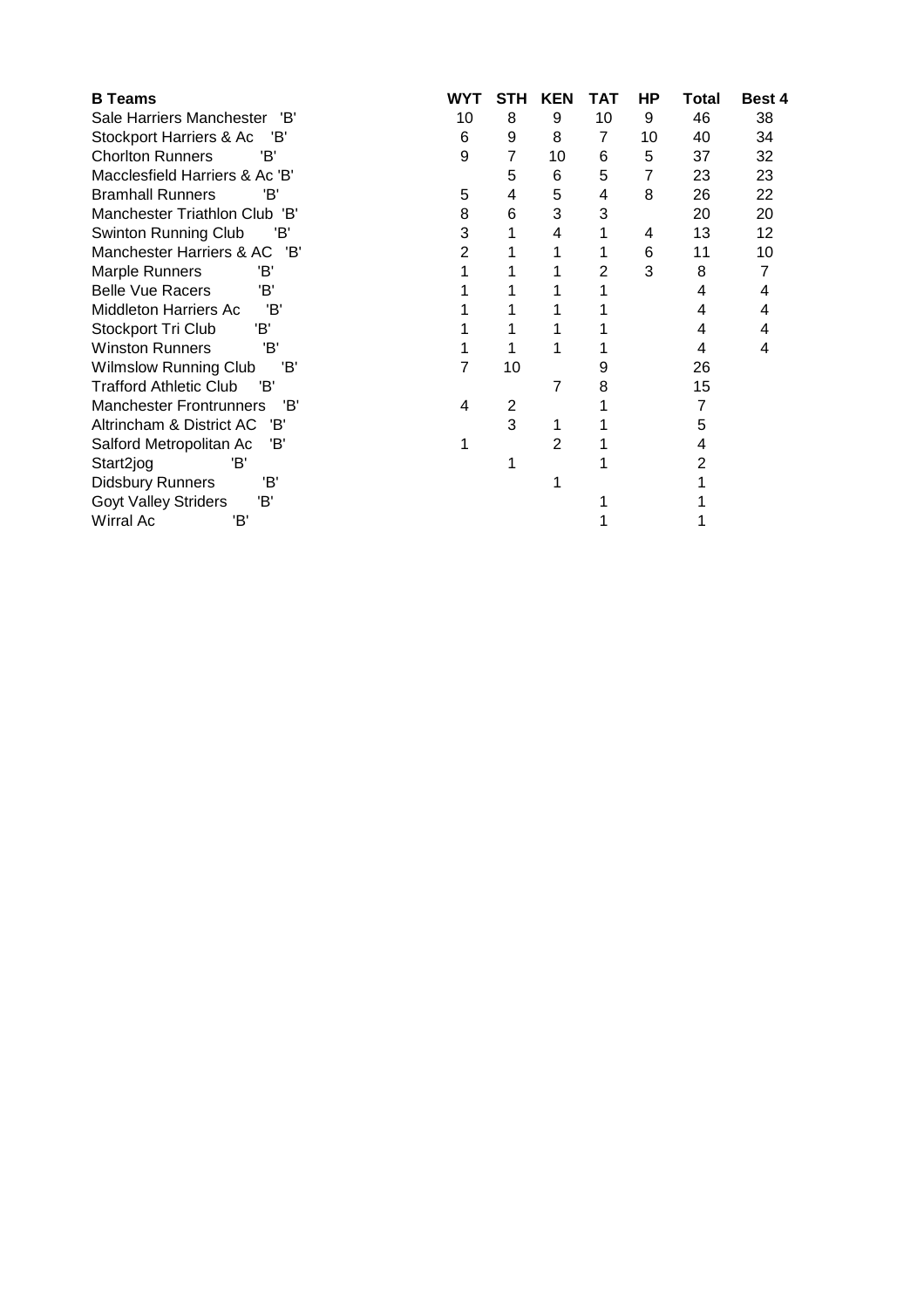| C+ Teams                              | <b>WYT</b>     | <b>STH</b>              | <b>KEN</b>     | <b>TAT</b>     | <b>HP</b>      | <b>Total</b>   | Best 4         |
|---------------------------------------|----------------|-------------------------|----------------|----------------|----------------|----------------|----------------|
| Stockport Harriers & Ac<br>'C'        | 7              | 10                      | 9              | 10             | $\overline{7}$ | 43             | 36             |
| <b>Bramhall Runners</b><br>'C'        | 5              | 9                       | 1              | 8              | 10             | 33             | 32             |
| 'C'<br><b>Chorlton Runners</b>        | 9              | 4                       | 10             | 6              |                | 29             | 29             |
| 'D'<br>Stockport Harriers & Ac        | 3              | 8                       | 6              | 7              |                | 24             | 24             |
| <b>Bramhall Runners</b><br>'D'        | $\overline{2}$ | 3                       | 1              | 3              | 8              | 17             | 16             |
| Manchester Triathlon Club 'C'         | 8              | 6                       | 1              | 1              |                | 16             | 16             |
| Marple Runners<br>'C'                 | 1              | 1                       | 3              | $\overline{2}$ | 6              | 13             | 12             |
| Manchester Harriers & AC<br>'C'       | 1              | 1                       | 1              | 1              | 9              | 13             | 12             |
| <b>Bramhall Runners</b><br>Έ'         | 1              | 1                       | 1              | 1              | 5              | 9              | 8              |
| 'F'<br><b>Bramhall Runners</b>        | 1              | 1                       | 1              | 1              | 4              | 8              | $\overline{7}$ |
| Sale Harriers Manchester<br>'C'       | 10             | 7                       |                | 9              |                | 26             |                |
| Macclesfield Harriers & AC 'C'        |                | 5                       | 5              | 4              |                | 14             |                |
| <b>Chorlton Runners</b><br>'D'        | 4              |                         | 8              | 1              |                | 13             |                |
| Έ'<br><b>Chorlton Runners</b>         |                |                         | $\overline{7}$ |                |                | 8              |                |
| Manchester Triathlon Club 'D'         | 6              |                         |                |                |                | 6              |                |
| 'C'<br>Swinton Running Club           | 1              |                         | 4              |                |                | 5              |                |
| Sale Harriers Manchester<br>'D'       |                |                         |                | 5              |                | 5              |                |
| Έ'<br>Stockport Harriers & Ac         | 1              | $\overline{\mathbf{c}}$ |                | 1              |                | 4              |                |
| 'G'<br><b>Bramhall Runners</b>        | 1              | 1                       |                | 1              |                | 3              |                |
| 'D'<br>Marple Runners                 | 1              |                         | 1              | 1              |                | 3              |                |
| <b>Winston Runners</b><br>'C'         |                | 1                       | 1              | 1              |                | 3              |                |
| 'C'<br><b>Middleton Harriers Ac</b>   |                | 1                       | 1              |                |                | $\overline{2}$ |                |
| <b>Chorlton Runners</b><br>'F'        |                |                         | $\overline{2}$ |                |                | $\overline{2}$ |                |
| 'C'<br>Start2jog                      |                | 1                       |                | 1              |                | $\overline{2}$ |                |
| <b>Bramhall Runners</b><br>'H'        |                | 1                       |                | 1              |                | $\overline{2}$ |                |
| Macclesfield Harriers & AC 'D'        |                |                         | 1              | 1              |                | $\overline{2}$ |                |
| 'F'<br><b>Marple Runners</b>          |                |                         | 1              | 1              |                | $\overline{2}$ |                |
| Manchester Triathlon Club 'E'         |                |                         |                |                |                |                |                |
| 'C'<br><b>Manchester Frontrunners</b> | 1              |                         |                |                |                |                |                |
| Manchester Triathlon Club 'F'         | 1              |                         |                |                |                |                |                |
| Stockport Tri Club<br>'C'             |                | 1                       |                |                |                |                |                |
| 'C'<br><b>Belle Vue Racers</b>        |                |                         |                | 1              |                |                |                |
| Dragons Running Club (sale 'B'        |                |                         |                |                |                |                |                |
| Salford Metropolitan Ac<br>'C'        |                |                         |                | 1              |                | 1              |                |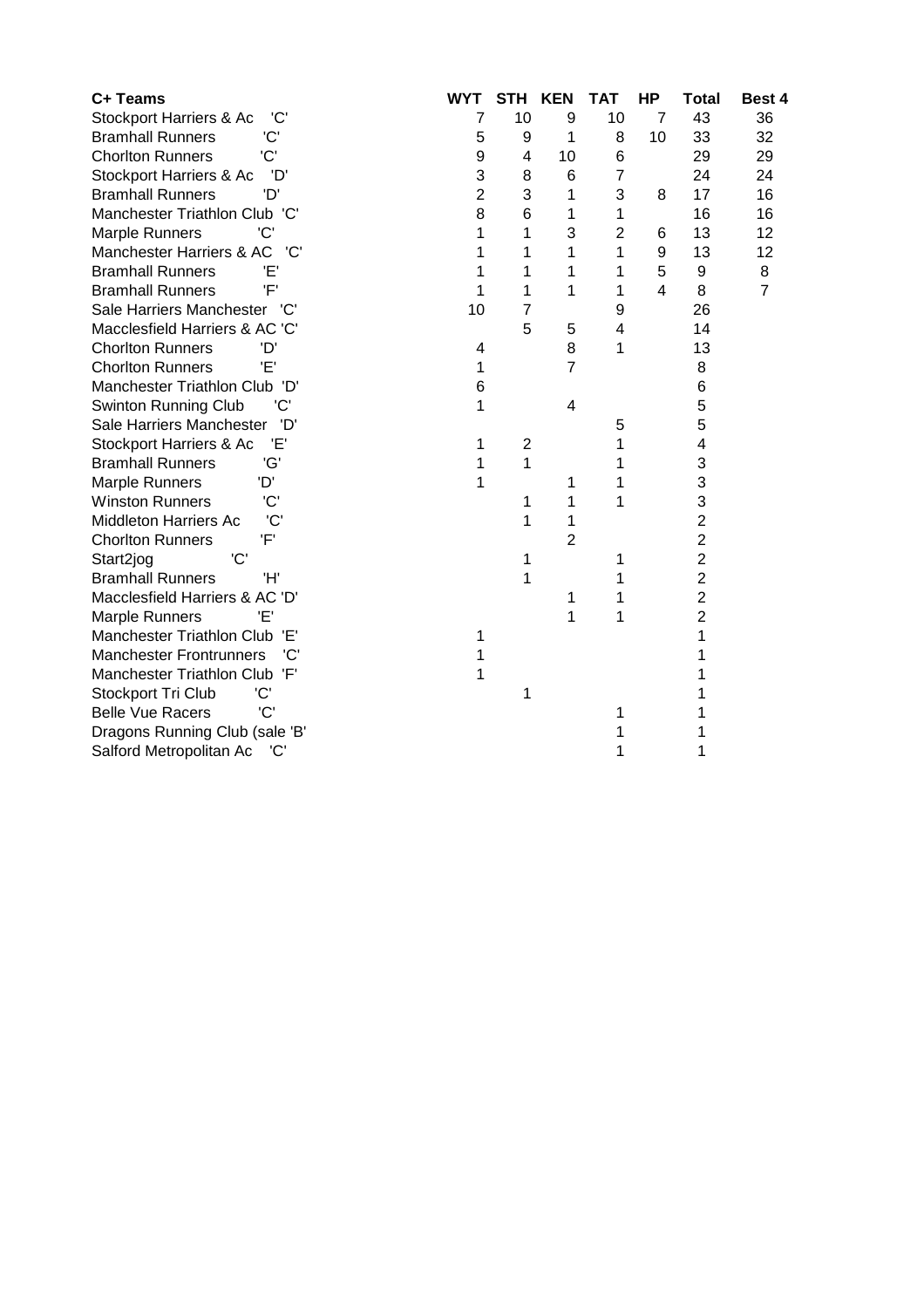## **MACCL Xc Senior Men's and Vets' Divisions**

| <b>Division 1</b>                | <b>WYT</b>       | <b>STH</b>     | <b>KEN</b>              | TAT                     | <b>HP</b>      | <b>Total</b>            | Best 4         |
|----------------------------------|------------------|----------------|-------------------------|-------------------------|----------------|-------------------------|----------------|
| Sale Harriers Manchester         | 10               | 10             | 10                      | 9                       | 5              | 44                      | 39             |
| Horwich R M I Harriers           | 9                | 8              | 8                       | 8                       | 9              | 42                      | 34             |
| <b>Chorlton Runners</b>          | 8                | $\overline{7}$ | 9                       | $\overline{7}$          | 10             | 41                      | 34             |
| Salford Harriers & AC            | 5                | 9              | $\overline{7}$          | 10                      | 4              | 35                      | 31             |
| Stockport Harriers & Ac          | $\overline{7}$   | 6              | 5                       | 6                       | $\overline{7}$ | 31                      | 26             |
| <b>Trafford Athletic Club</b>    | 4                | 4              | 4                       | 5                       | 8              | 25                      | 21             |
| Altrincham & District AC         | 3                | 5              | $6\phantom{1}6$         | $\overline{\mathbf{4}}$ | 3              | 21                      | 18             |
| E Cheshire H & Tameside AC       | 6                | 3              | 3                       | 3                       | 6              | 21                      | 18             |
| Macclesfield Harriers & Ac       | $\overline{2}$   | $\overline{2}$ | $\overline{2}$          | $\overline{2}$          | $\overline{2}$ | 10                      | 8              |
| <b>Division 2</b>                | <b>WYT</b>       | <b>STH</b>     | <b>KEN</b>              | <b>TAT</b>              | ΗP             | <b>Total</b>            | Best 4         |
| <b>Bramhall Runners</b>          | $\overline{7}$   | 6              | 8                       | 10                      | 10             | 41                      | 35             |
| <b>Manchester Triathlon Club</b> | 10               | 5              | 10                      | 6                       | 9              | 40                      | 35             |
| <b>Wilmslow Running Club</b>     | 9                | 9              | 9                       | $\overline{7}$          |                | 34                      | 34             |
| Vale Royal AC                    | 8                | 10             | $\overline{7}$          | $\boldsymbol{9}$        |                | 34                      | 34             |
| <b>Didsbury Runners</b>          | 4                | $\overline{7}$ | 3                       | 8                       | 8              | 30                      | 27             |
| <b>Manchester Frontrunners</b>   | 5                | 4              | 4                       | 5                       | $\overline{7}$ | 25                      | 21             |
| <b>Middleton Harriers Ac</b>     | 3                | 3              | 5                       | 3                       | 5              | 19                      | 16             |
| Salford Metropolitan AC          | 6                | $\overline{2}$ | 6                       | $\overline{2}$          |                | 16                      | 16             |
| Swinton Running Club             | $\overline{2}$   | $\mathbf{1}$   | $\overline{2}$          | $\overline{\mathbf{4}}$ | 6              | 15                      | 14             |
| <b>Buxton AC</b>                 |                  | 8              |                         |                         |                | 8                       |                |
| <b>Division 3</b>                | <b>WYT</b>       | <b>STH</b>     | <b>KEN</b>              | <b>TAT</b>              | ΗP             | <b>Total</b>            | <b>Best 4</b>  |
| Manchester Harriers & AC         | 6                | $\overline{7}$ | 10                      | $\overline{7}$          | 8              | 38                      | 32             |
| <b>Belle Vue Racers</b>          | 8                | 1              | $\overline{7}$          | 9                       |                | 25                      | 25             |
| Stockport Tri Club               | 3                | 1              | $\overline{\mathbf{4}}$ | $\overline{2}$          | 10             | 20                      | 19             |
| <b>Marple Runners</b>            | $\mathbf{1}$     | 1              | 5                       | 3                       | $\overline{7}$ | 17                      | 16             |
| St Helens Tri                    | $\overline{2}$   | 4              | 6                       | $\overline{4}$          |                | 16                      | 16             |
| Knutsford Tri Club               | 1                | $\overline{c}$ | 3                       | 1                       |                | $\overline{7}$          | $\overline{7}$ |
| <b>Glossopdale Harriers</b>      | 5                | 8              |                         | 8                       |                | 21                      |                |
| Oldham & Royton H & Ac           |                  | 5              | 9                       | 6                       |                | 20                      |                |
| <b>Manchester Ymca Harriers</b>  | $\overline{7}$   | 3              |                         | 10                      |                | 20                      |                |
| West Cheshire AC                 | $\boldsymbol{9}$ | 9              |                         |                         |                | 18                      |                |
| Saddleworth Runners Club         | 1                | 6              |                         |                         | 9              | 16                      |                |
| <b>Goyt Valley Striders</b>      |                  | 1              | 8                       | 5                       |                | 14                      |                |
| <b>Wirral Ac</b>                 | 10               |                |                         |                         |                | 10                      |                |
| St Helens Sutton Ac              |                  | 10             |                         |                         |                | 10                      |                |
| Manchester Metropolitan Uni      | 4                |                |                         |                         |                | 4                       |                |
| Dragons Running Club (sale)      |                  | 1              | 2                       | 1                       |                | $\overline{\mathbf{4}}$ |                |
| <b>Winston Runners</b>           | 1                |                |                         |                         |                | 1                       |                |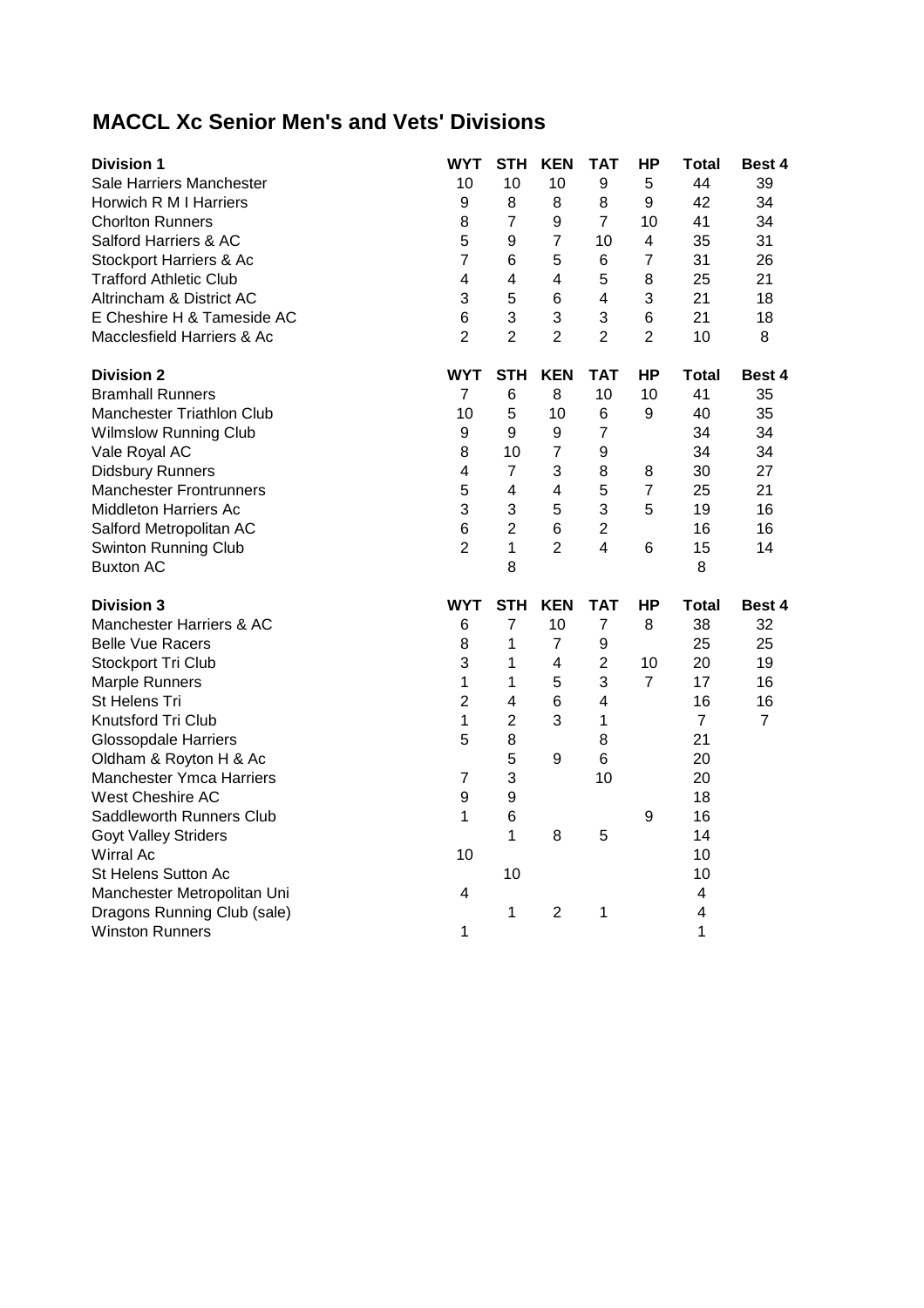| <b>B</b> Teams                                                   | <b>WYT</b>     | <b>STH</b>     | <b>KEN</b>       | <b>TAT</b>              | <b>HP</b>      | <b>Total</b>            | Best 4 |
|------------------------------------------------------------------|----------------|----------------|------------------|-------------------------|----------------|-------------------------|--------|
| Sale Harriers Manchester 'B'                                     | 10             | 10             | $\boldsymbol{9}$ | 9                       | 8              | 46                      | 38     |
| 'B'<br><b>Chorlton Runners</b>                                   | 8              | 6              | 10               | 10                      | 10             | 44                      | 38     |
| Salford Harriers & AC<br>'B'                                     | 9              | 9              | 8                | 8                       |                | 34                      | 34     |
| Stockport Harriers & Ac<br>'B'                                   | $\overline{7}$ | $\overline{7}$ | $6\phantom{1}6$  | $\overline{7}$          | 9              | 36                      | 30     |
| 'B'<br><b>Bramhall Runners</b>                                   | 5              | 1              | 3                | 3                       | 6              | 18                      | 17     |
| Macclesfield Harriers & Ac 'B'                                   |                | 1              | 5                | $\overline{2}$          | $\overline{7}$ | 15                      | 15     |
| Manchester Triathlon Club 'B'                                    | 6              | 3              | 1                | 1                       |                | 11                      | 11     |
| Manchester Harriers & AC 'B'                                     | 1              | 1              | 1                | 1                       |                | 4                       | 4      |
| 'B'<br>Altrincham & District AC                                  |                | 5              | $\overline{7}$   | 5                       |                | 17                      |        |
| 'B'<br>Horwich R M I Harriers                                    |                | 8              |                  | 6                       |                | 14                      |        |
| 'B'<br>Salford Metropolitan Ac                                   | 3              | 1              | 4                |                         |                | 8                       |        |
| <b>Trafford Athletic Club</b><br>'B'                             |                | 4              |                  | $\overline{\mathbf{4}}$ |                | 8                       |        |
| <b>Manchester Frontrunners</b><br>'B'                            |                | $\overline{2}$ |                  | 1                       | 5              | 8                       |        |
| E Cheshire H & Tameside AC 'B'                                   | 4              | 1              | $\overline{2}$   |                         |                | $\overline{7}$          |        |
| 'B'<br><b>Belle Vue Racers</b>                                   | $\overline{2}$ |                |                  |                         |                | $\overline{2}$          |        |
| 'B'<br>Middleton Harriers Ac                                     | 1              | 1              |                  |                         |                | $\overline{2}$          |        |
| 'B'<br>St Helens Tri                                             | 1              | 1              |                  |                         |                | $\overline{2}$          |        |
| Stockport Tri Club<br>'B'                                        | 1              |                |                  |                         |                | 1                       |        |
| 'B'<br><b>Didsbury Runners</b>                                   |                | 1              |                  |                         |                | 1                       |        |
|                                                                  |                |                |                  |                         |                |                         |        |
|                                                                  |                |                |                  |                         |                |                         |        |
| $C = T$ eams                                                     | <b>WYT</b>     | <b>STH</b>     | <b>KEN</b>       | <b>TAT</b>              | HP             | <b>Total</b>            | Best 4 |
| Sale Harriers Manchester 'C'                                     | 10             | 10             | 9                | 10                      |                | 39                      | 39     |
| 'C'<br><b>Chorlton Runners</b>                                   | 8              | 6              | 10               | 9                       | 10             | 43                      | 37     |
| Stockport Harriers & Ac<br>'C'                                   | 5              | $\overline{7}$ | $\overline{7}$   | 8                       | 8              | 35                      | 30     |
| 'D'<br><b>Chorlton Runners</b>                                   | $\overline{7}$ | 3              | 8                | 5                       | 9              | 32                      | 29     |
| Sale Harriers Manchester 'D'                                     | 9              | 8              | 5                | $\overline{7}$          |                | 29                      | 29     |
| 'F'<br><b>Chorlton Runners</b>                                   | 4              | 1              | 4                | $\mathbf{1}$            |                | 10                      | 10     |
| 'C'<br>Salford Harriers & AC                                     |                | 9              |                  | 6                       |                | 15                      |        |
| 'C'<br>Altrincham & District AC                                  |                | 4              | 6                | 3                       |                | 13                      |        |
| Sale Harriers Manchester 'E'                                     |                | 5              |                  | 4                       |                | $\boldsymbol{9}$        |        |
| Manchester Triathlon Club 'C'                                    | 6              |                |                  |                         |                | 6                       |        |
| 'F'<br><b>Chorlton Runners</b>                                   | $\mathbf{2}$   |                | 3                | 1                       |                | 6                       |        |
| Stockport Harriers & Ac<br>'D'                                   |                | $\overline{2}$ | $\overline{2}$   | 1                       |                | 5                       |        |
| 'C'<br><b>Bramhall Runners</b>                                   | 3              |                |                  | 1                       |                | $\overline{\mathbf{4}}$ |        |
| Sale Harriers Manchester 'F'                                     |                | 1              |                  | 1                       |                | $\overline{2}$          |        |
| 'G'<br><b>Chorlton Runners</b>                                   |                |                | 1                | 1                       |                | $\overline{2}$          |        |
| 'C'<br><b>Trafford Athletic Club</b>                             |                |                |                  | $\overline{2}$          |                | $\overline{2}$          |        |
| 'C'<br><b>Manchester Frontrunners</b>                            |                | 1              |                  |                         |                | 1                       |        |
| Altrincham & District AC<br>'D'<br>Stockport Harriers & Ac<br>Έ' |                |                |                  | 1<br>1                  |                | 1<br>1                  |        |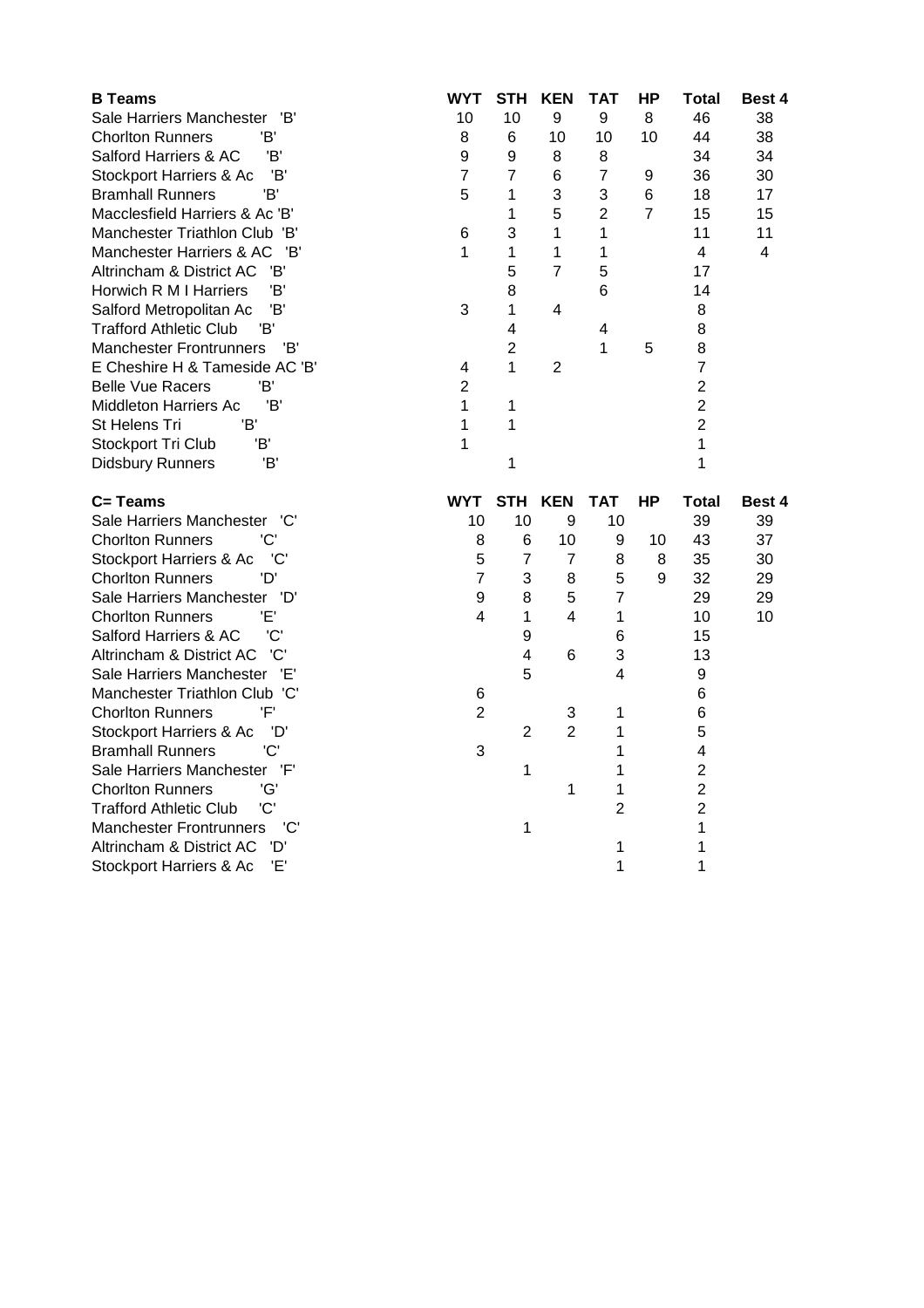| <b>Vet Men</b>                 |                 |                |                  |                         |                         |                |               |
|--------------------------------|-----------------|----------------|------------------|-------------------------|-------------------------|----------------|---------------|
| <b>Division 1</b>              | <b>WYT</b>      | <b>STH</b>     | <b>KEN</b>       | <b>TAT</b>              | ΗP                      | Total          | <b>Best 4</b> |
| <b>Chorlton Runners</b>        | 7               | 10             | 10               | 10                      | 10                      | 47             | 40            |
| Sale Harriers Manchester       | 10              | 9              | 9                | 9                       | $\overline{7}$          | 44             | 37            |
| Salford Harriers & AC          | 8               | $\overline{7}$ | 8                | $\overline{7}$          | 6                       | 36             | 30            |
| <b>Trafford Athletic Club</b>  | 5               | 8              | 4                | 6                       | 9                       | 32             | 28            |
| Stockport Harriers & Ac        | $6\phantom{1}6$ | 3              | 6                | 8                       | 8                       | 31             | 28            |
| <b>Wilmslow Running Club</b>   | 9               | 6              | 3                | 3                       | $\overline{\mathbf{4}}$ | 25             | 22            |
| Horwich R M I Harriers         | 4               | 5              | $\overline{7}$   | 5                       |                         | 21             | 21            |
| Macclesfield Harriers & Ac     |                 | 4              | 5                | 4                       | 5                       | 18             | 18            |
| Vale Royal AC                  | 3               | $\overline{2}$ | $\overline{2}$   | $\overline{c}$          |                         | 9              | 9             |
| <b>Swinton Running Club</b>    | $\overline{2}$  | 1              | 1                | $\mathbf{1}$            | 3                       | 8              | 7             |
| <b>Division 2</b>              | <b>WYT</b>      | <b>STH</b>     | <b>KEN</b>       | <b>TAT</b>              | НP                      | <b>Total</b>   | Best 4        |
| Altrincham & District AC       | 10              | 10             | 10               | 10                      | 10                      | 50             | 40            |
| <b>Bramhall Runners</b>        | 8               | 9              | 9                | 9                       | 9                       | 44             | 36            |
| Manchester Triathlon Club      | 9               | $\overline{7}$ | $\overline{7}$   | 8                       | 8                       | 39             | 32            |
| Salford Metropolitan AC        | $\overline{7}$  | 8              | 8                | 4                       | 6                       | 33             | 29            |
| St Helens Tri                  | 5               | 5              | 4                | 7                       | $\overline{7}$          | 28             | 24            |
| <b>Marple Runners</b>          | 4               | 4              | 6                | 6                       | 5                       | 25             | 21            |
| E Cheshire H & Tameside AC     | $6\phantom{1}$  | 3              | 5                | 5                       |                         | 19             | 19            |
| <b>Buxton AC</b>               |                 | 6              |                  | 3                       | $\overline{\mathbf{4}}$ | 13             |               |
| <b>Division 3</b>              | <b>WYT</b>      | <b>STH</b>     | <b>KEN</b>       | <b>TAT</b>              | HP                      | Total          | <b>Best 4</b> |
| West Cheshire AC               | 9               | 9              | $\boldsymbol{9}$ | 6                       | 10                      | 43             | 37            |
| <b>Glossopdale Harriers</b>    | 8               | 10             | 5                | 9                       |                         | 32             | 32            |
| Middleton Harriers Ac          | $\overline{2}$  | 8              | 10               | 1                       | 8                       | 29             | 28            |
| Stockport Tri Club             | 4               | 6              | $\overline{2}$   | $\overline{7}$          | 9                       | 28             | 26            |
| Manchester Harriers & AC       | $\overline{7}$  | 5              | 8                | 3                       | 3                       | 26             | 23            |
| <b>Manchester Frontrunners</b> | 5               | $\overline{4}$ | $\overline{7}$   | $\overline{\mathbf{4}}$ | 5                       | 25             | 21            |
| <b>Goyt Valley Striders</b>    |                 | 1              | 6                | 5                       | $\overline{7}$          | 19             | 19            |
| <b>Belle Vue Racers</b>        | 6               | 1              |                  | $\overline{2}$          | $6\phantom{1}6$         | 15             | 15            |
| Saddleworth Runners Club       | 1               | $\overline{2}$ |                  | 1                       | 4                       | 8              | 8             |
| Knutsford Tri Club             | 3               | 3              | 1                | 1                       |                         | 8              | 8             |
| St Helens Sutton Ac            |                 | $\overline{7}$ |                  | 10                      |                         | 17             |               |
| Wirral Ac                      | 10              |                |                  |                         |                         | 10             |               |
| Warrington A C                 |                 |                |                  | 8                       |                         | 8              |               |
| <b>Didsbury Runners</b>        | 1               | 1              | 4                |                         |                         | 6              |               |
| Dragons Running Club (sale)    |                 | 1              | 3                | 1                       |                         | 5              |               |
| <b>Winston Runners</b>         | 1               |                | 1                | 1                       |                         | 3              |               |
| <b>Styal Running Club</b>      | 1               | 1              |                  |                         |                         | $\overline{c}$ |               |
|                                |                 |                |                  |                         |                         |                |               |